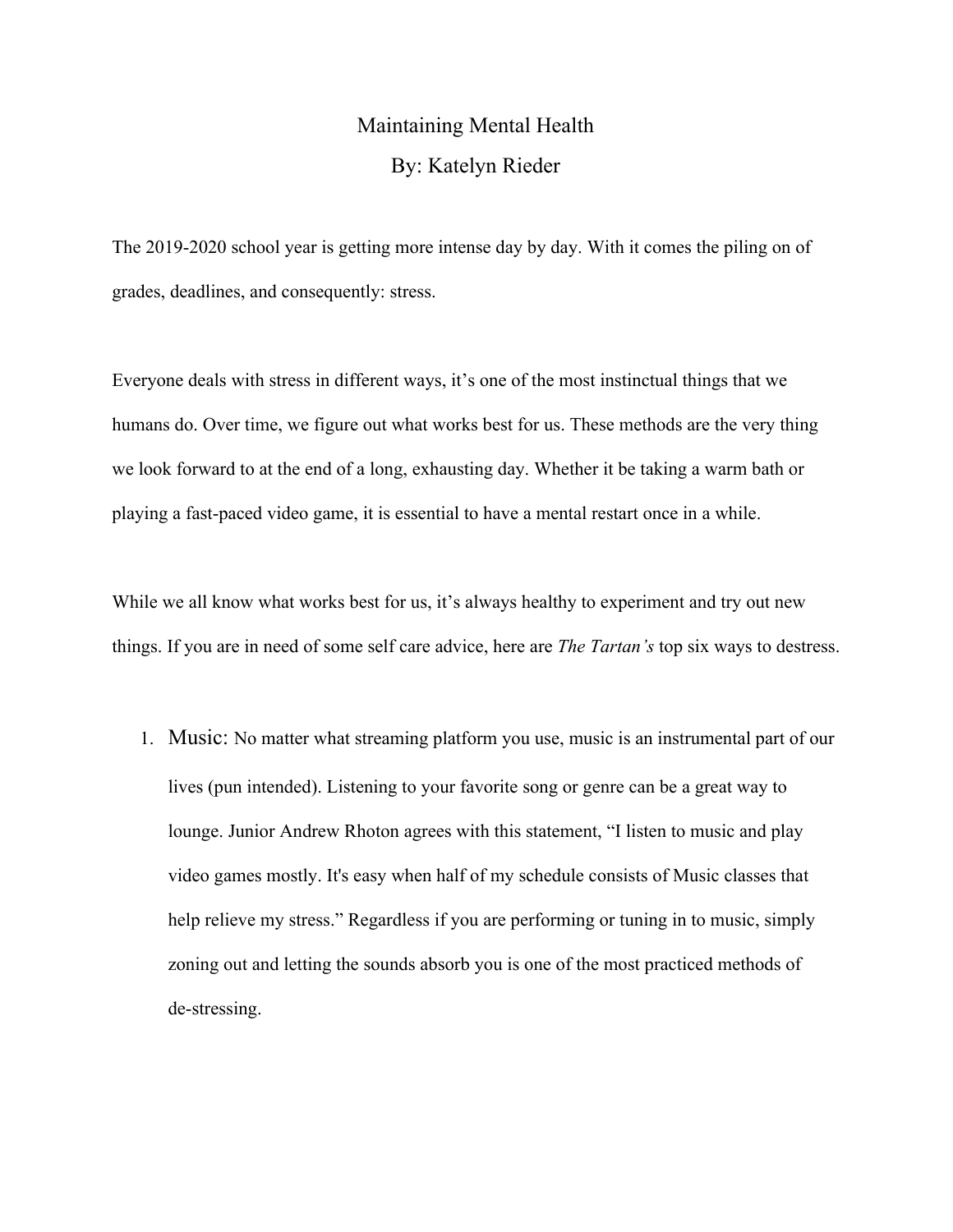

- 2. Vent to A Friend: Friends or trusted adults are one of the most accessible resources we have available to us. Regardless of the situation, never feel that your problems are inconveniencing or bothering these people. Your friends are there for you, no matter what. If you ever think you can't turn to anyone around you, I can guarantee you anyone here at *The Tartan* would be more than willing to lend an ear and some advice.
- 3. Exercising: I know, for some, the sight of the word "exercising" may make you cringe, but it really is a great way to relieve anxieties. It doesn't have to be violent, intense weight lifting. Even a nice walk through the neighborhood can alleviating. Personally, I take my dog and headphones when I go out for walks. Not only does it exercise my pet, but it gives me an opportunity to listen to new music as well as old classics.
- 4. Pampering: Yes, going to the spa and getting a manicure is *incredibly* relaxing, you don't need to spend hundreds of dollars to get professionally taken care of. Stores like Target and Walmart have a wide variety of face masks, bath bombs, and essential oils. These methods aren't designed to be used every single night, but maybe once a week, try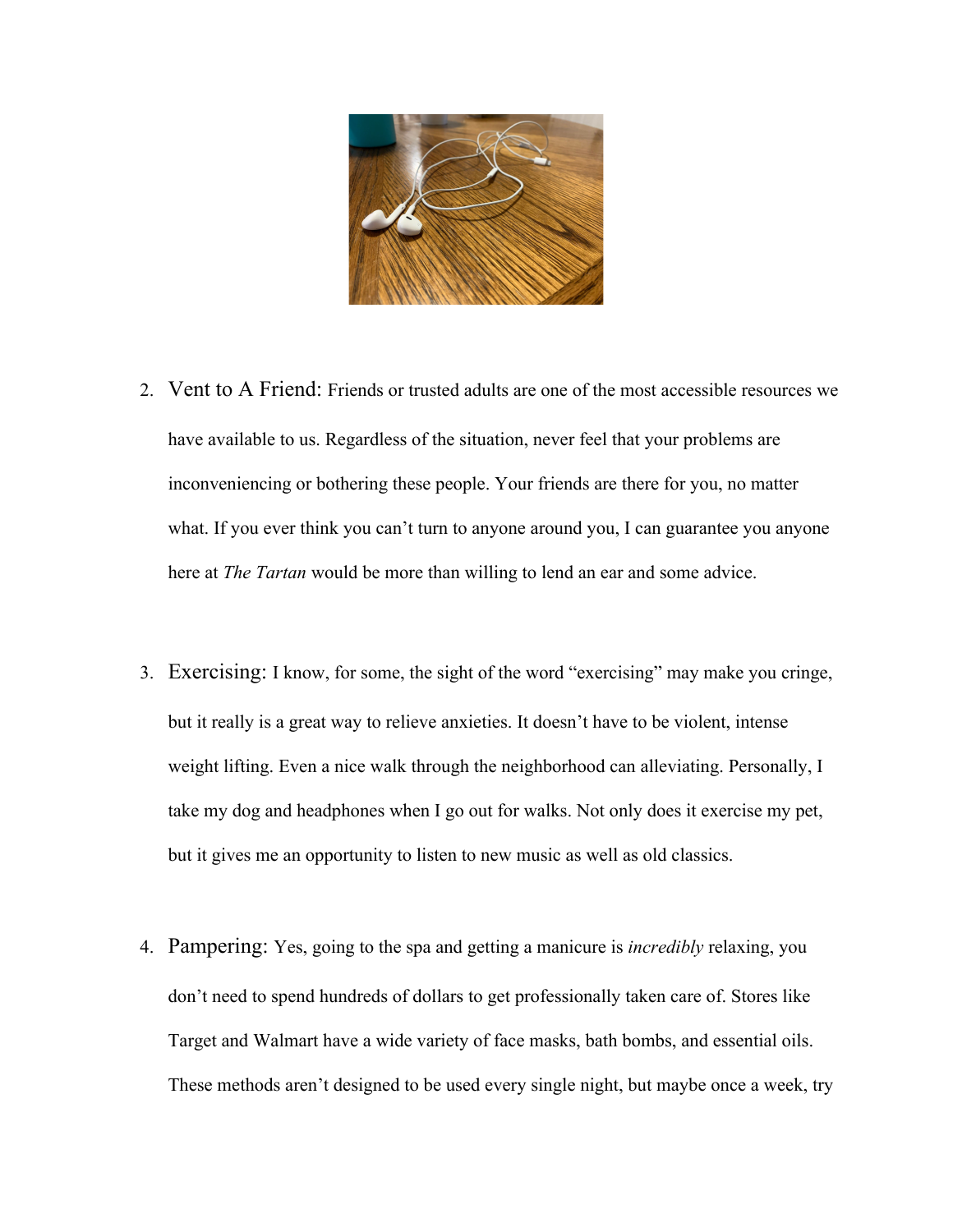taking a few minutes at nighttime to be kind to your skin. Make time for yourself, you deserve it more than anyone.



- 5. Therapy: While talking to a friend or someone you trust can be incredibly healing, a trained professional may be better for some situations. One Anonymous OHHS student commented on our "Maintaining Mental Health" survey that going to therapy and taking prescribed medicine helps their anxiety immensely. I am also one of the many individuals that take medication. However, medication is not for everyone, please consult your healthcare professional if seriously considering this option.
- 6. Time Management: Maybe your main issue is an overload of homework. To help this, a skill that you can focus on is time management. I know this is preached day in and day out during Tartan Time, but it really is important. If I ever have tons of homework, I work for 25 minutes, then take a break for 5 minutes. Personally, this works best for me